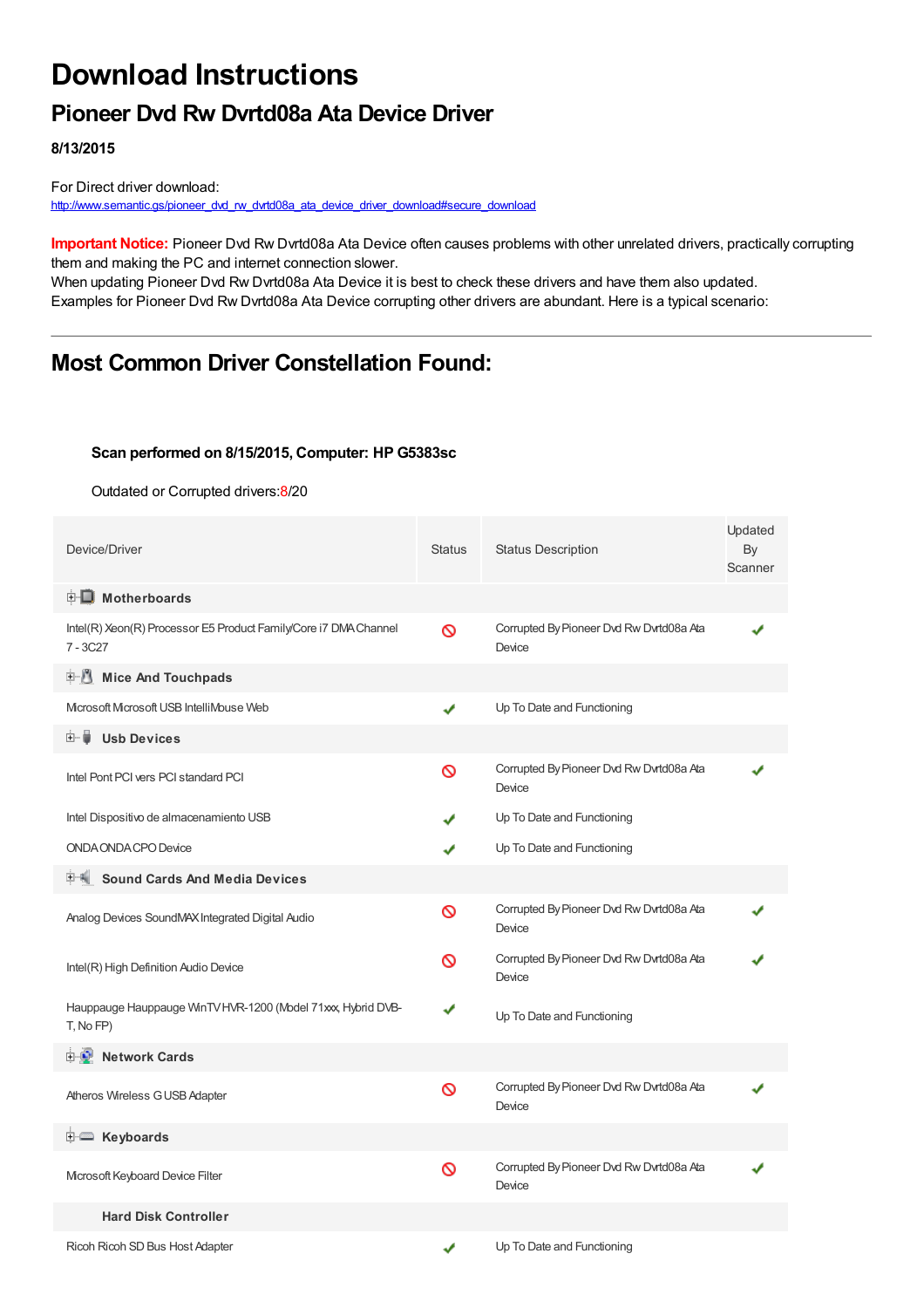| <b>E</b> Others                               |              |                                                    |  |
|-----------------------------------------------|--------------|----------------------------------------------------|--|
| Intel HID Sensor Collection                   | Ø            | Corrupted By Pioneer Dvd Rw Dvrtd08a Ata<br>Device |  |
| Nokia Nokia 5230 USB OBEX                     | ✔            | Up To Date and Functioning                         |  |
| Logicool Logitech Driver Interface            | ര            | Corrupted By Pioneer Dvd Rw Dvrtd08a Ata<br>Device |  |
| <b>D</b> Cameras, Webcams And Scanners        |              |                                                    |  |
| Philips Philips SPC1030NC Webcam              | ✔            | Up To Date and Functioning                         |  |
| Video Cards                                   |              |                                                    |  |
| ATI RADEON X300 Series Secondary              | ✔            | Up To Date and Functioning                         |  |
| <b>Devices</b> Input Devices                  |              |                                                    |  |
| Microsoft USB Human Interface Device          | ✔            | Up To Date and Functioning                         |  |
| <b>E-TP</b> Port Devices                      |              |                                                    |  |
| D-Link USB Single Port                        | $\checkmark$ | Up To Date and Functioning                         |  |
| <b>E</b> Monitors                             |              |                                                    |  |
| Sony Digital Flat Panel (1024x768)            | $\checkmark$ | Up To Date and Functioning                         |  |
| <b>E-6</b> Mobile Phones And Portable Devices |              |                                                    |  |
| <b>Acer NOKIA</b>                             |              | Up To Date and Functioning                         |  |

## **Pioneer Dvd Rw Dvrtd08a Ata Device Driver Models:**

| <b>Driver Model</b>                                              | <b>Original</b><br><b>Upload Date</b> | Last<br><b>Modification</b> | <b>Driver File</b>                                                             | File<br>Size | <b>Most Compatible Availabilty</b><br><b>Computer Model To Scanner</b> |   |
|------------------------------------------------------------------|---------------------------------------|-----------------------------|--------------------------------------------------------------------------------|--------------|------------------------------------------------------------------------|---|
| Pioneer Dvd Rw Dvrtd08a Ata<br><b>Device 83233</b>               | 9/15/2014                             | 8/6/2015                    | pioneer_dvd_rw_dvrtd08a_ata_device-77kb HPXy107et,<br>83233.exe                |              |                                                                        |   |
| Pioneer Dvd Rw Dvrtd08a Ata 11/19/2014<br><b>Device Z432.104</b> |                                       | 8/11/2015                   | pioneer_dvd_rw_dvrtd08a_ata_device-<br>122kb Sony VGNFJ78SP_W,<br>z432.104.exe |              |                                                                        |   |
| Pioneer Dvd Rw Dvrtd08a Ata 1/17/2015<br>Device S82030           |                                       | 8/4/2015                    | pioneer_dvd_rw_dvrtd08a_ata_device-<br>126kb Sony SVE15129OGB,<br>s82030.exe   |              |                                                                        |   |
| Pioneer Dvd Rw Dvrtd08a Ata 12/14/2014<br><b>Device 2.13990</b>  |                                       | 8/3/2015                    | pioneer_dvd_rw_dvrtd08a_ata_device-<br>112kb IBMRazo,<br>2.13990.exe           |              |                                                                        |   |
| Pioneer Dvd Rw Dvrtd08a Ata 9/22/2014<br><b>Device 23726</b>     |                                       | 8/12/2015                   | fktvkj-23726.exe                                                               | 21kb         | <b>Packard Bell IPower</b><br>X9110.                                   |   |
| Pioneer Dvd Rw Dvrtd08a Ata 7/24/2014<br>Device 1.1382.17        |                                       | 8/13/2015                   | pioneer_dvd_rw_dvrtd08a_ata_device-23kb Gateway P171XFX,<br>1.1382.17.exe      |              |                                                                        |   |
| Pioneer Dvd Rw Dvrtd08a Ata 10/2/2014<br>Device 3663             |                                       | 8/6/2015                    | pioneer_dvd_rw_dvrtd08a_ata_device- 169kb Samsung<br>3663.exe                  |              | RV409/RV509/RV709,                                                     |   |
| Pioneer Dvd Rw Dvrtd08a Ata 11/10/2014<br><b>Device V3342.14</b> |                                       | 8/6/2015                    | pioneer_dvd_rw_dvrtd08a_ata_device-<br>126kb Lenovo 6458Y6X,<br>v3342.14.exe   |              |                                                                        |   |
| Pioneer Dvd Rw Dvrtd08a Ata 10/21/2014<br><b>Device 2.13397</b>  |                                       | 8/11/2015                   | pioneer_dvd_rw_dvrtd08a_ata_device-60kb Lenovo ThinkPad R61,<br>2.13397.exe    |              |                                                                        | ✔ |
| Pioneer Dvd Rw Dvrtd08a Ata 2/4/2015<br><b>Device F632.197</b>   |                                       | 8/7/2015                    | pioneer_dvd_rw_dvrtd08a_ata_device-<br>147kb Gateway LT27,<br>f632.197.exe     |              |                                                                        |   |
| Pioneer Dvd Rw Dvrtd08a Ata 1/8/2015<br><b>Device O822.142.1</b> |                                       | 8/8/2015                    | pioneer_dvd_rw_dvrtd08a_ata_device-<br>47kb<br>o822.142.1.exe                  |              | Toshiba SATELLITE L775-<br><b>15N</b>                                  | J |
| Pioneer Dvd Rw Dvrtd08a Ata 11/4/2014<br><b>Device V431.197</b>  |                                       | 8/10/2015                   | pioneer_dvd_rw_dvrtd08a_ata_device-<br>137kb ASUS C90P,<br>v431.197.exe        |              |                                                                        | J |
| Pioneer Dvd Rw Dvrtd08a Ata 9/22/2014<br>Device 2.11.1341.1      |                                       | 8/7/2015                    | pioneer_dvd_rw_dvrtd08a_ata_device-<br>92kb Ggabyte7GEWH,<br>2.11.1341.1.exe   |              |                                                                        |   |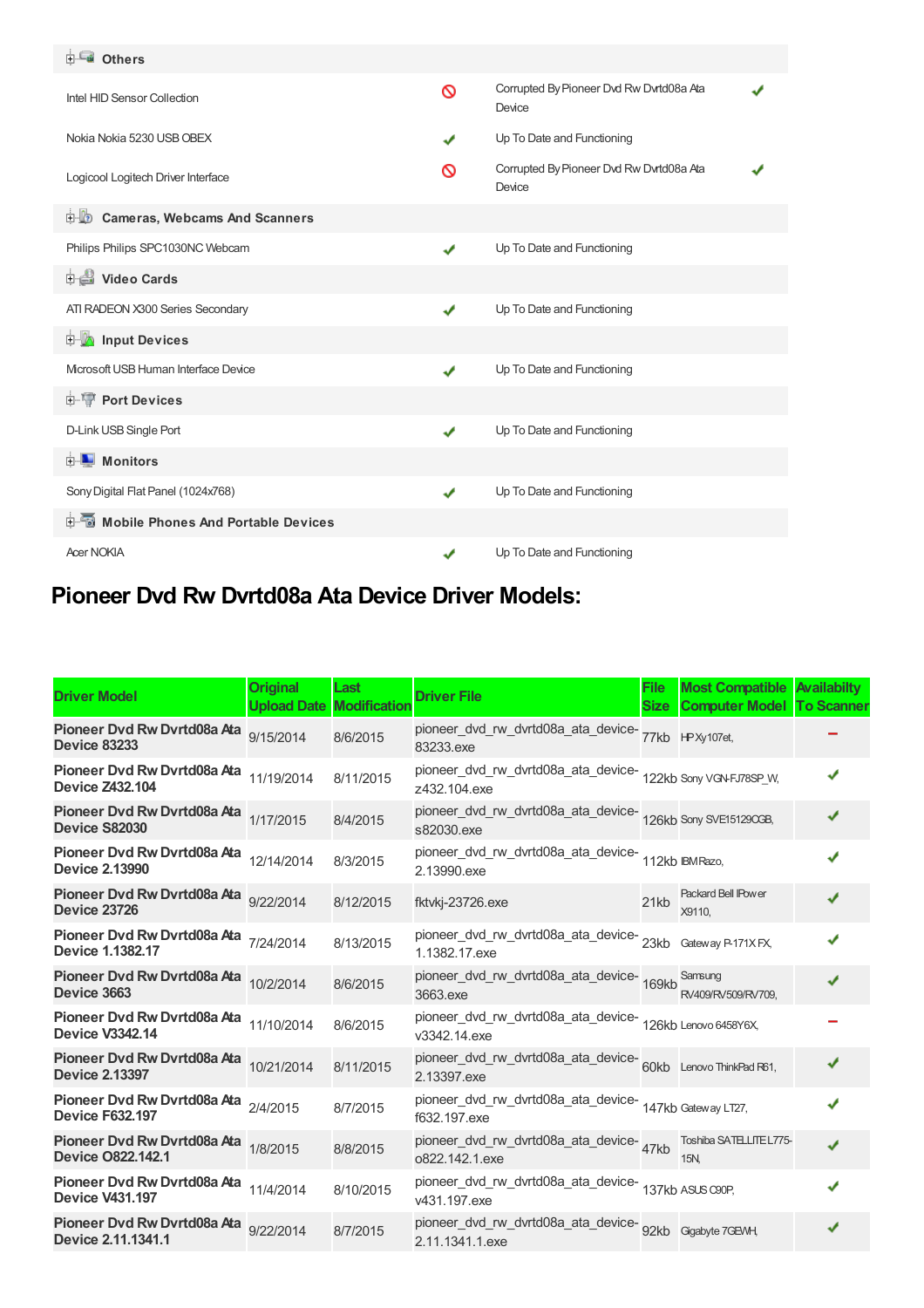| Pioneer Dvd Rw Dvrtd08a Ata 8/13/2014<br><b>Device 33947</b>       |           | 8/4/2015  | pioneer_dvd_rw_dvrtd08a_ata_device-180kb<br>33947.exe                                 |              | HPPS226AA-ABE<br>t840.es,                    |   |
|--------------------------------------------------------------------|-----------|-----------|---------------------------------------------------------------------------------------|--------------|----------------------------------------------|---|
| Pioneer Dvd Rw Dvrtd08a Ata 1/11/2015<br>Device 1.11.1622.1        |           | 8/9/2015  | $-1.11.1622.1$ .exe                                                                   | 57kb         | HPFR598AA-ABE<br>IQ512es,                    |   |
| Pioneer Dvd Rw Dvrtd08a Ata 10/29/2014<br><b>Device 22622.1</b>    |           | 8/5/2015  | pioneer_dvd_rw_dvrtd08a_ata_device-<br>205kb<br>22622.1.exe                           |              | Lanix LANIX TITAN HX<br>4140.                |   |
| Pioneer Dvd Rw Dvrtd08a Ata 9/23/2014<br><b>Device C2361.10</b>    |           | 8/9/2015  | pioneer_dvd_rw_dvrtd08a_ata_device-<br>162kb BM8171ZQQ<br>c2361.10.exe                |              |                                              |   |
| Pioneer Dvd Rw Dvrtd08a Ata 8/21/2014<br><b>Device V822.167</b>    |           | 8/8/2015  | q-v822.167.exe                                                                        |              | 172kb Sony VGN-SR430J,                       |   |
| Pioneer Dvd Rw Dvrtd08a Ata 11/30/2014<br><b>Device 8232.14</b>    |           | 8/9/2015  | pioneer_dvd_rw_dvrtd08a_ata_device-<br>206kb Gateway PROFILE3,<br>8232.14.exe         |              |                                              | ✔ |
| Pioneer Dvd Rw Dvrtd08a Ata 7/25/2014<br><b>Device 2.11.1904</b>   |           | 8/8/2015  | 2.11.1904.exe                                                                         |              |                                              |   |
| Pioneer Dvd Rw Dvrtd08a Ata 10/26/2014<br><b>Device L20231.1</b>   |           | 8/5/2015  | pioneer_dvd_rw_dvrtd08a_ata_device-<br>52kb NECPCLL550KJ1K,<br>I20231.1.exe           |              |                                              |   |
| Pioneer Dvd Rw Dvrtd08a Ata 10/18/2014<br><b>Device K1.12.12.1</b> |           | 8/11/2015 | pioneer_dvd_rw_dvrtd08a_ata_device-<br>162kb Fujitsu ESFRIMO P2521,<br>k1.12.12.1.exe |              |                                              |   |
| Pioneer Dvd Rw Dvrtd08a Ata 1/4/2015<br>Device 4292.12.1           |           | 8/11/2015 | pioneer_dvd_rw_dvrtd08a_ata_device-<br>65kb Sony VPCEA2AFJ,<br>4292.12.1.exe          |              |                                              |   |
| Pioneer Dvd Rw Dvrtd08a Ata 11/1/2014<br>Device J82609             |           | 8/9/2015  | gpezrhj-j82609.exe                                                                    | 74kb         | HPVd019aar-UUW<br>P6110.sc.                  |   |
| Pioneer Dvd Rw Dvrtd08a Ata 1/1/2015<br><b>Device 21.1494</b>      |           | 8/11/2015 | q-21.1494.exe                                                                         | <b>188kb</b> | Lenovo ThinkCentre<br>M <sub>57</sub> р,     |   |
| Pioneer Dvd Rw Dvrtd08a Ata 9/3/2014<br><b>Device 70469</b>        |           | 8/8/2015  | pioneer_dvd_rw_dvrtd08a_ata_device-<br>125kb<br>70469.exe                             |              | MouseComputer Z68A-<br>SD60.                 |   |
| Pioneer Dvd Rw Dvrtd08a Ata 10/9/2014<br><b>Device 4361.17</b>     |           | 8/12/2015 | pioneer_dvd_rw_dvrtd08a_ata_device-<br>59kb NECPC-MA30YMZEB,<br>4361.17.exe           |              |                                              |   |
| Pioneer Dvd Rw Dvrtd08a Ata 1/15/2015<br><b>Device 61.1336</b>     |           | 8/6/2015  | pioneer_dvd_rw_dvrtd08a_ata_device-<br>193kb Lenovo ThinkPad R60,<br>61.1336.exe      |              |                                              |   |
| Pioneer Dvd Rw Dvrtd08a Ata 12/14/2014<br><b>Device 1.141.17</b>   |           | 8/7/2015  | pioneer_dvd_rw_dvrtd08a_ata_device-<br>122kb Sony VGN-TT46LG_R<br>1.141.17.exe        |              |                                              |   |
| Pioneer Dvd Rw Dvrtd08a Ata 10/14/2014<br>Device Y63997            |           | 8/5/2015  | wmkgfh-y63997.exe                                                                     | 75kb         | Toshiba Satellite A300-<br>1L0               |   |
| Pioneer Dvd Rw Dvrtd08a Ata 11/4/2014<br><b>Device 21.1249</b>     |           | 8/7/2015  | pioneer_dvd_rw_dvrtd08a_ata_device-44kb Sony VGN-AW50DB_H<br>21.1249.exe              |              |                                              | ✔ |
| Pioneer Dvd Rw Dvrtd08a Ata 11/11/2014<br><b>Device 43792.1</b>    |           | 8/12/2015 | pioneer_dvd_rw_dvrtd08a_ata_device-<br>140kb<br>43792.1.exe                           |              | HPPX643AA-ABZ<br>m7091.it,                   | ✔ |
| Pioneer Dvd Rw Dvrtd08a Ata 11/25/2014<br><b>Device 2.132.134</b>  |           | 8/8/2015  | sjrdkep-2.132.134.exe                                                                 | 70kb         | Toshiba SATELLITE PRO<br>C50-A-1M3,          |   |
| Pioneer Dvd Rw Dvrtd08a Ata<br><b>Device Q2.11.1423</b>            | 9/24/2014 | 8/13/2015 | p-q2.11.1423.exe                                                                      |              | 118kb IBM2384ATU,                            |   |
| Pioneer Dvd Rw Dvrtd08a Ata 10/1/2014<br><b>Device 22264</b>       |           | 8/5/2015  | pioneer_dvd_rw_dvrtd08a_ata_device-<br>199kb LGX130-GA7B6T,<br>22264.exe              |              |                                              |   |
| Pioneer Dvd Rw Dvrtd08a Ata 1/23/2015<br><b>Device H71.1088</b>    |           | 8/11/2015 | pioneer_dvd_rw_dvrtd08a_ata_device-<br>43kb Sony VPCSA4AGX,<br>h71.1088.exe           |              |                                              |   |
| Pioneer Dvd Rw Dvrtd08a Ata<br><b>Device G81.12.107</b>            | 9/1/2014  | 8/9/2015  | pioneer_dvd_rw_dvrtd08a_ata_device-<br>34kb NECPCGL20ES3L6,<br>g81.12.107.exe         |              |                                              | ✔ |
| Pioneer Dvd Rw Dvrtd08a Ata 12/25/2014<br><b>Device O1.11.1966</b> |           | 8/7/2015  | pioneer_dvd_rw_dvrtd08a_ata_device-<br>102kb HPP7-1012,<br>o1.11.1966.exe             |              |                                              | ✔ |
| Pioneer Dvd Rw Dvrtd08a Ata 9/5/2014<br><b>Device 62347</b>        |           | 8/12/2015 | pioneer_dvd_rw_dvrtd08a_ata_device-<br>114kb<br>62347.exe                             |              | Packard Bell EASYNOTE<br>M/86.               |   |
| Pioneer Dvd Rw Dvrtd08a Ata 1/10/2015<br><b>Device 41.1997</b>     |           | 8/7/2015  | pioneer_dvd_rw_dvrtd08a_ata_device-61kb<br>41.1997.exe                                |              | IBM IBM System x3500<br>MB Server -[7380AC1, |   |
| Pioneer Dvd Rw Dvrtd08a Ata 7/24/2014<br><b>Device 2.11.1406</b>   |           | 8/3/2015  | pioneer_dvd_rw_dvrtd08a_ata_device-<br>195kb<br>2.11.1406.exe                         |              | Toshiba SATELLITE C55-<br>A-10Q,             |   |
| Pioneer Dvd Rw Dvrtd08a Ata 8/21/2014<br><b>Device D61.192.14</b>  |           | 8/11/2015 | pioneer_dvd_rw_dvrtd08a_ata_device-<br>58kb    HPHPPavilion dv9000,<br>d61.192.14.exe |              |                                              |   |

# **Typical Driver constellation for scanned computers:**